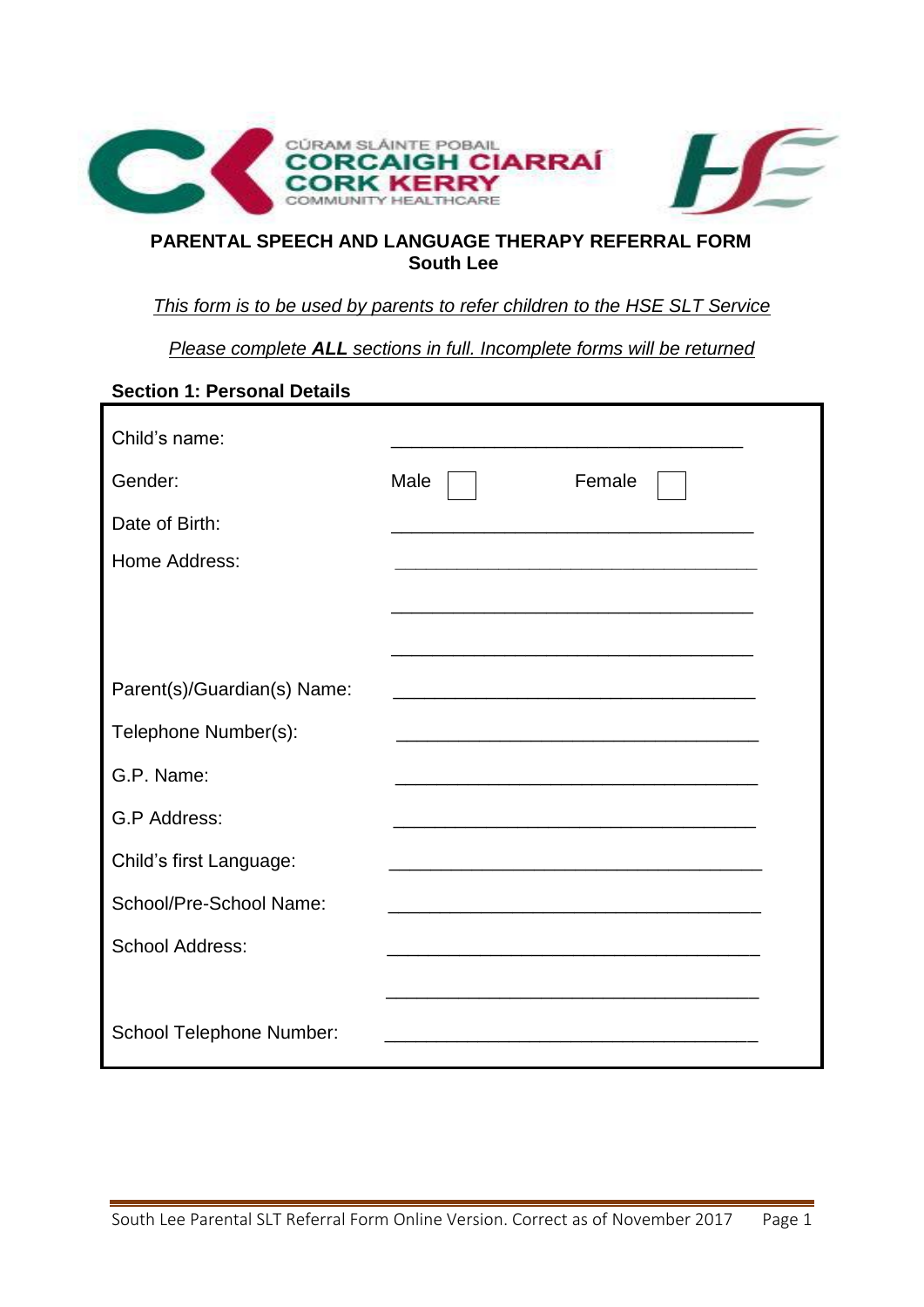## **Section 2: Referral Details**

| Please state why you are referring your child to Speech & Language Therapy: |  |  |  |
|-----------------------------------------------------------------------------|--|--|--|
|                                                                             |  |  |  |
|                                                                             |  |  |  |
|                                                                             |  |  |  |

## **Section 3: Previous/Current Inputs**

| Has your child ever attended/been referred to any of the following ( <i>please tick all</i><br>that apply): |                             |                                |  |  |
|-------------------------------------------------------------------------------------------------------------|-----------------------------|--------------------------------|--|--|
| Paediatrician $\Box$                                                                                        | Audiology $\square$         | $ENT$ $\Box$                   |  |  |
| Psychologist $\square$                                                                                      | Area Medical Officer $\Box$ | Public Health Nurse $\Box$     |  |  |
| Physiotherapy $\Box$ Social Worker $\Box$                                                                   |                             | Occupational Therapist □□      |  |  |
| Child & Adolescents Mental Health Services (C.A.M.H.S) □□                                                   |                             |                                |  |  |
| Early Intervention Forum $\Box$                                                                             |                             | Early Intervention Team $\Box$ |  |  |
| Autistic Spectrum Disorder Services □                                                                       |                             |                                |  |  |
| Speech & Language Therapy $\Box$<br>Other<br>Details:                                                       |                             |                                |  |  |

## **Section 4: Parent/Guardian Consent**

| $\mid$ (please print name) $\equiv$<br>HSE Speech & Language Therapy Service.<br>professionals listed above for reports on my child. | wish to refer my child to the<br>I also consent to the Speech & Language Therapist contacting any of the relevant |  |
|--------------------------------------------------------------------------------------------------------------------------------------|-------------------------------------------------------------------------------------------------------------------|--|
| Name of Parent/Guardian:<br>(please print clearly)                                                                                   |                                                                                                                   |  |
| Signature:                                                                                                                           |                                                                                                                   |  |
| Date:                                                                                                                                |                                                                                                                   |  |